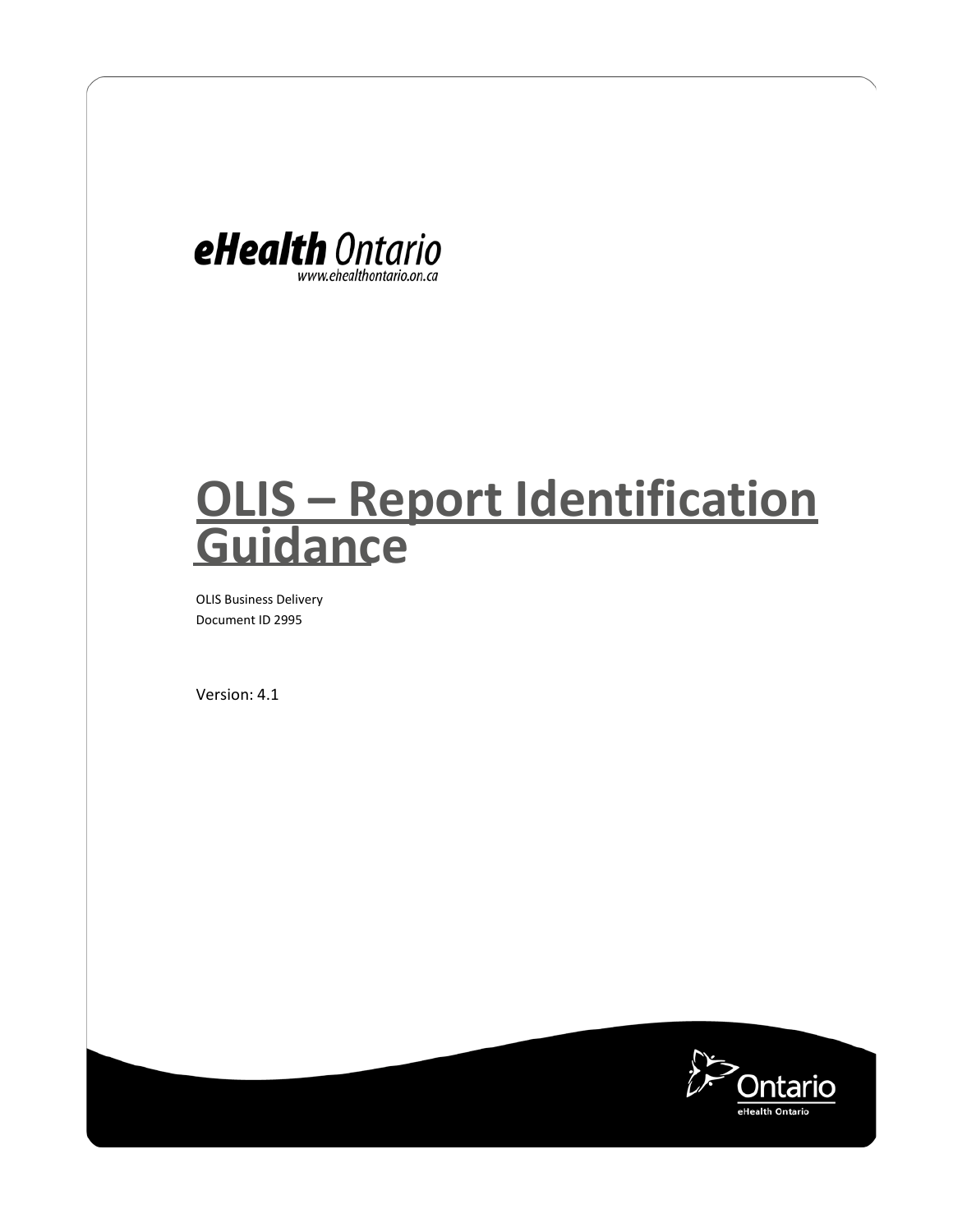#### Copyright Notice

Copyright © 2012, eHealth Ontario

#### All rights reserved

No part of this document may be reproduced in any form, including photocopying or transmission electronically to any computer, without prior written consent of eHealth Ontario. The information contained in this document is proprietary to eHealth Ontario and may not be used or disclosed except as expressly authorized in writing by eHealth Ontario.

#### Trademarks

Other product names mentioned in this document may be trademarks or registered trademarks of their respective companies and are hereby acknowledged.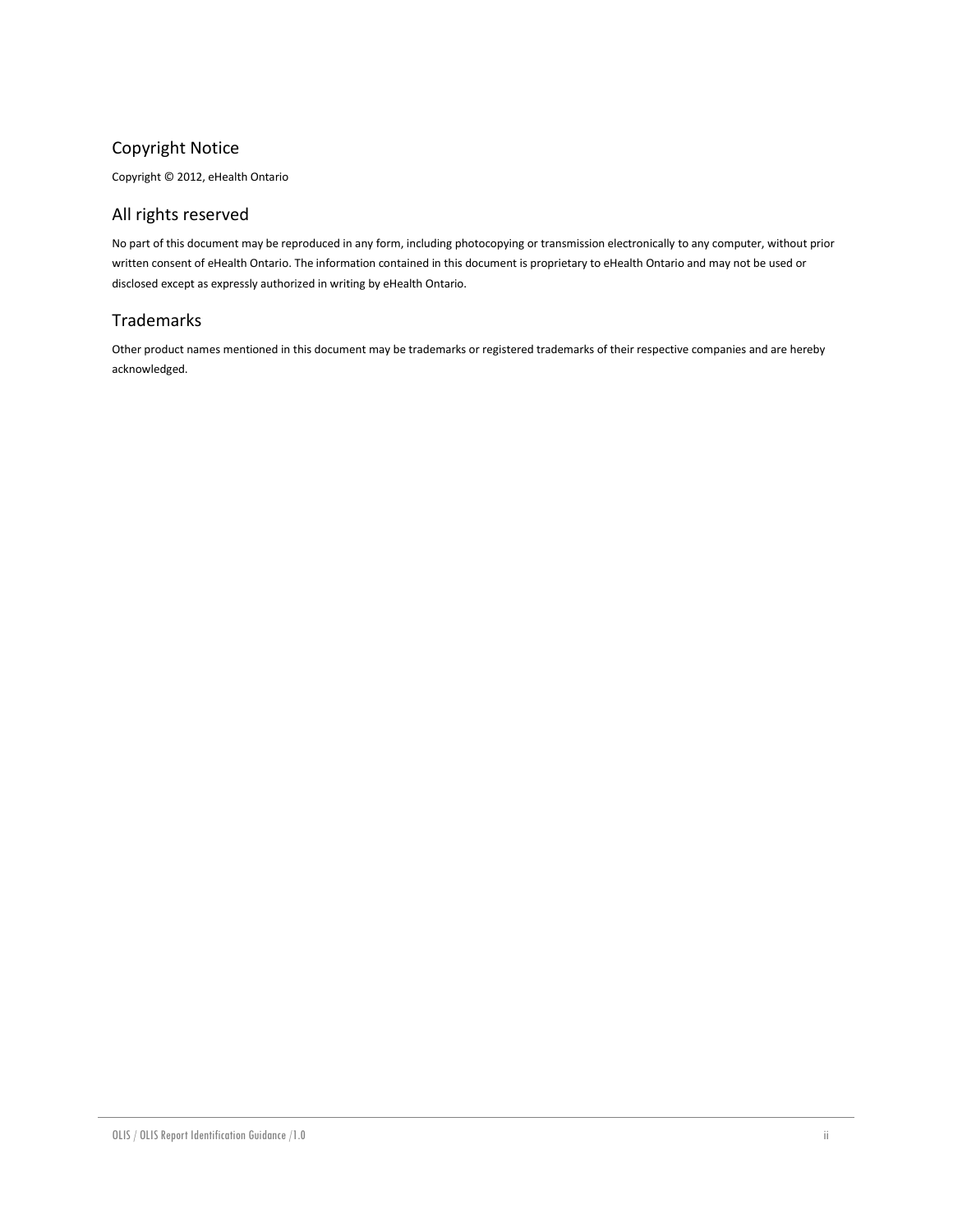### Document Control

The electronic version of this document is recognized as the only valid version.

## Approval History

| APPROVER(S)                                |             | TITLE/DEPARTMENT                                                                                  | <b>APPROVED DATE</b> |
|--------------------------------------------|-------------|---------------------------------------------------------------------------------------------------|----------------------|
| Victor Shcherban,                          |             | Business Lead - eHealth<br>Ontario                                                                | 2012-11-15           |
| eHealth Ontario<br><b>Revision History</b> |             |                                                                                                   | 2012-11-15           |
| <b>VERSION NO.</b>                         | <b>DATE</b> | <b>SUMMARY OF CHANGE</b>                                                                          | <b>CHANGED BY</b>    |
| 4.1                                        | 2017-09-12  | Updated the list of result that will not appear<br>in OLIS                                        | Marcia Dobson        |
| 4.0                                        | 2017-08-09  | Update guidance rules pertaining to Dynacare.<br>Business name change, report ID format<br>change | Marcia Dobson        |
| 3.0                                        | 2015-05-26  | Updated to incorporate changes made to<br>LifeLabs' interface                                     | Marcia Bailey        |
| 2.0                                        | 2014-12-12  | Updated information to aid with duplicate<br>matching logic                                       | Marcia Bailey        |
| 1.0                                        | 2012-11-15  | added the list of result types that may not<br>appear in OLIS                                     | Marcia Bailey        |
| v.5                                        | 2012-10-30  | Created the first draft for signoff                                                               | Nivedita Bajaj       |

## Document Sensitivity Level

Medium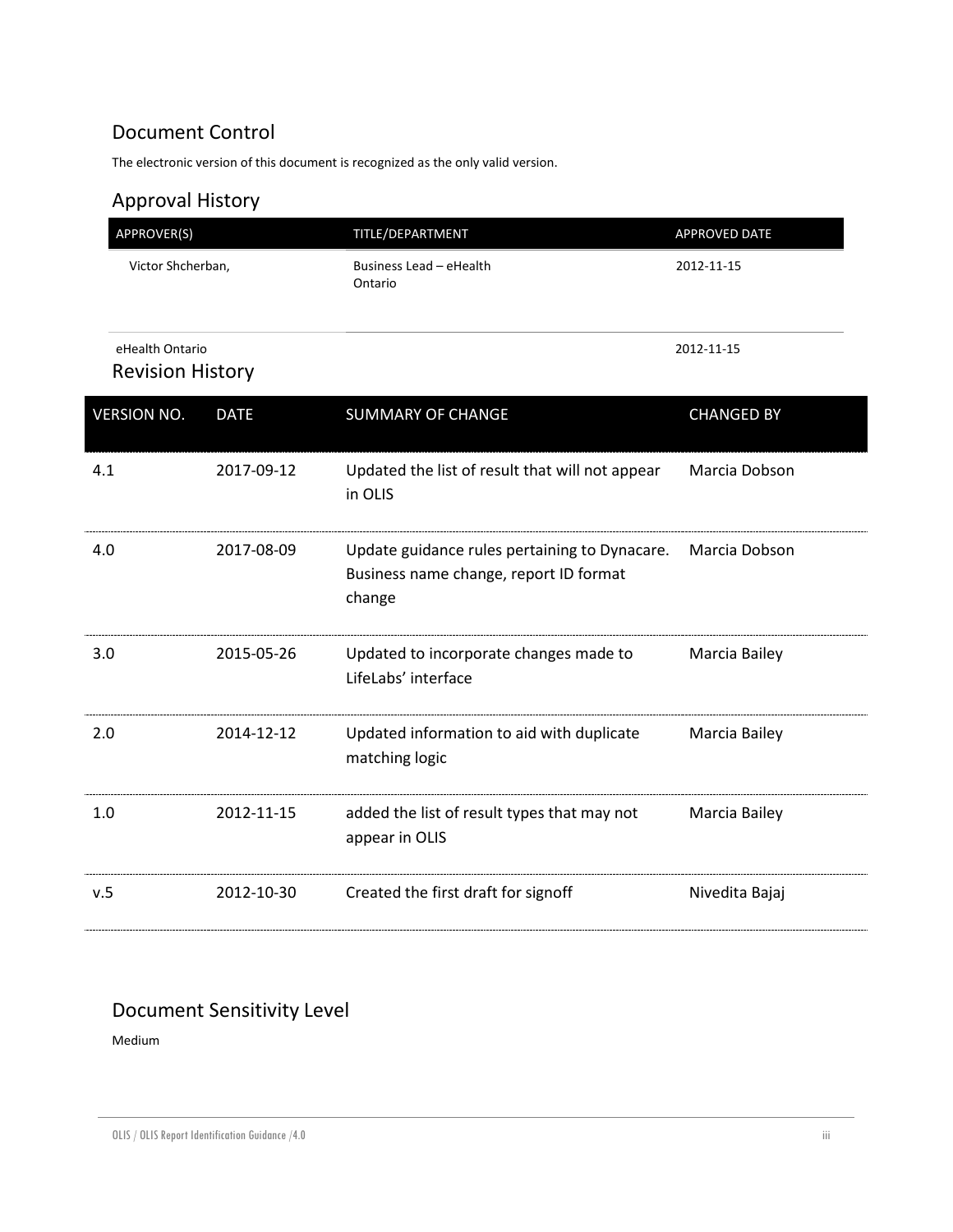# Background and purpose

Today, EMRs receive laboratory results through one or more proprietary interfaces defined by community laboratories. Once OLIS data is available, the EMR will receive the same reports at different times through the two separate channels: the proprietary and OLIS interfaces. EMR products must only display one copy of the result report. This document provides guidance to EMR vendors on how to identify laboratory result IDs which will support the management of duplicate result reports through their EMR product(s) and the EMR Specification 4, Appendix E – EMR OLIS Interface.

This document is based on information provided by community laboratories that contribute reports to the Ontario laboratories information system (OLIS).

#### **Disclaimer:**

It is important to note that the information contained in this document is dynamic and may change over time. This document may not be updated to reflect changes and vendors are advised to validate the information that follows before it is used.

#### **For further information:**

Refer also OLIS FAQ item #11, which provides guidance regarding the management of matching reports arriving over both interfaces at different times.

All report IDs in OLIS are unique; however, the direct-interface report IDs from some labs are not guaranteed to be unique, and some labs may recycle report IDs after two or more years have passed.

The OLIS report ID (also referred as accession number by the labs) always appears in the ORC.4 *Placer Group Number* field, but the location of the report ID varies in different direct interfaces. To confirm the location of the report ID, please consult the direct interface specification documentation and the lab's technical support as needed.

The identity of the lab that submitted the report ID to OLIS can be determined by checking the assigning authority field of ORC.4.3 in the report as follows:

- The 2.16.840.1.113883.3.59.1 part means "Ontario laboratory"
- The four characters following the colon identify the lab (i.e. the performing lab license number). The values for the community labs are as follows:
	- o 5407 Canadian Medical Laboratories (now merged with LifeLabs)
	- o 5552 Gamma Dynacare
	- o 5687 LifeLabs
	- o 5254 Alpha Laboratories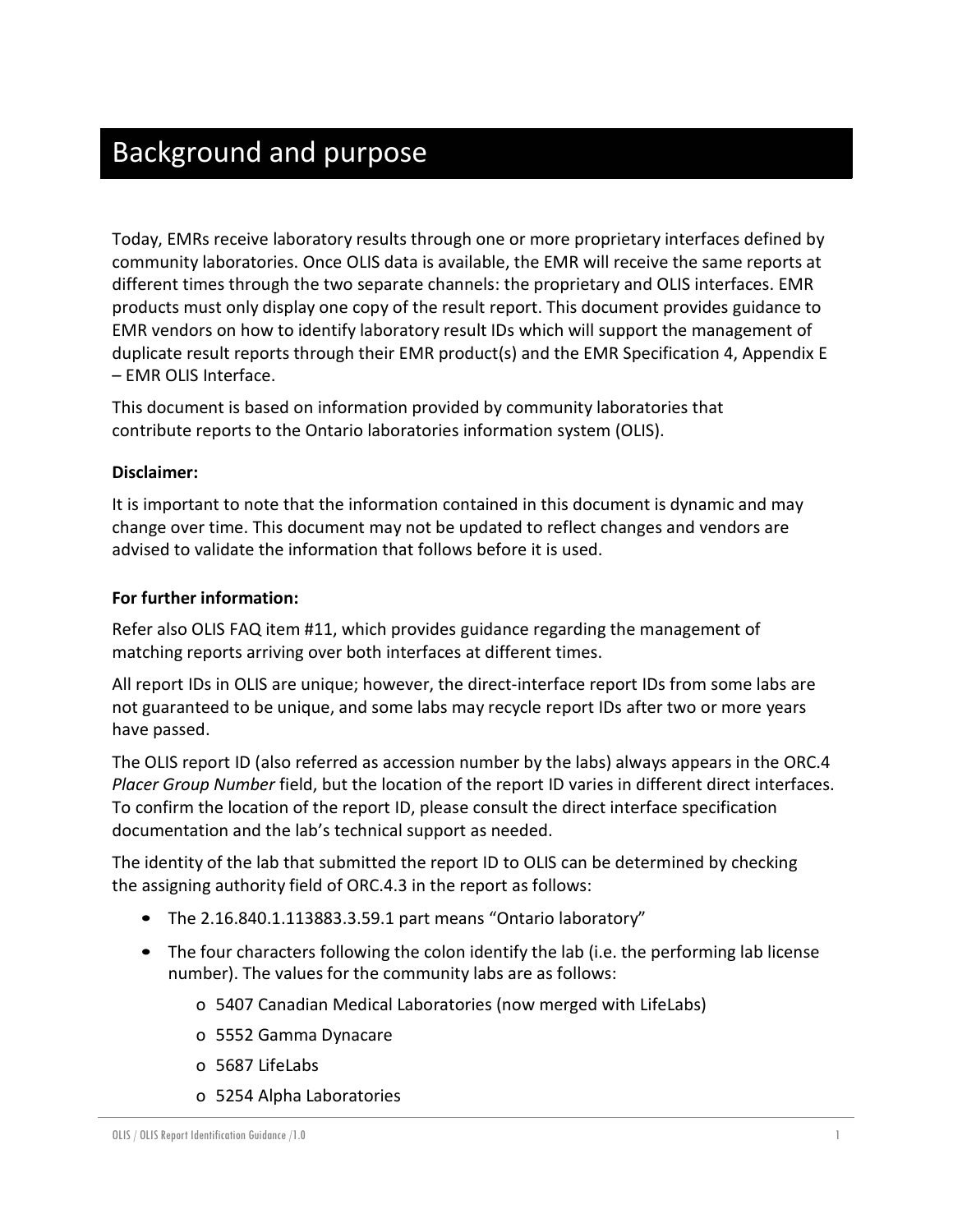This document references both community laboratory proprietary messaging and OLIS Interface messaging.

#### **Identifying matching Canadian Medical Laboratories (CML) healthcare report IDs**

- 1. The CML-direct and CML-OLIS report ID share a sequence of seven matching characters (highlighted in green in the example).
- 2. The CML-direct report ID is seven characters long.
- 3. The CML-OLIS report ID contains a five-character suffix that is not present in the CMLdirect report ID.

Example:



A match exists when all of the following conditions are true:

- 1. the patient identifier (e.g., Ontario Health Number) matches and
- 2. the last seven characters of the CML-direct report ID match the first seven characters of the CML-OLIS report ID and
- 3. the specimen collection dates match (if the specimen collection date is present in the direct interface report).

Compare only the date component (YYYYMMDD) of the specimen collection date time received from OLIS with the specimen collection date received from CML

#### **Identifying LifeLabs Ontario report IDs:**

- 1. The LifeLabs-direct and LifeLabs-OLIS report ID share a sequence of nine matching characters.
- 2. The LifeLabs-OLIS report ID contains a five-character prefix.
- 3. The LifeLabs-direct report ID does not contain a five-character prefix.

Example:



A match exists when all of the following conditions are true:

- 1. the patient identifier (e.g., Ontario Health Number) matches and
- 2. the last nine characters of the LifeLabs-OLIS report ID match the nine characters of the LifeLabs-direct report ID and
- 3. the specimen collection dates match (if the specimen collection date is present in the direct interface report).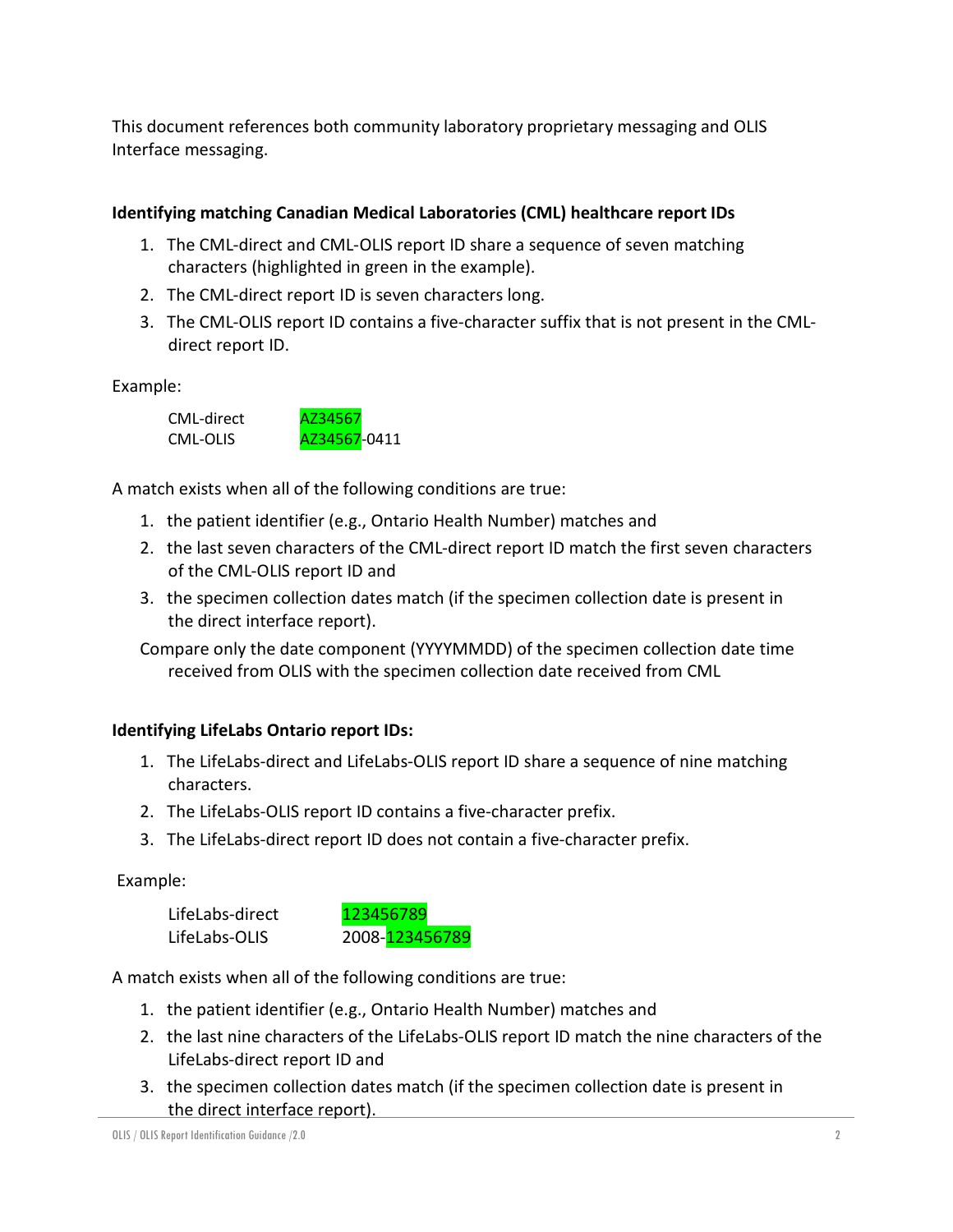LifeLabs Accession number for microbiology reports

LifeLabs appends a –XX (i.e. 123456789-02) on Accession IDs for microbiology

Ensure during duplicate checking for LifeLabs reports, if one or more reports with the same Accession number is re-sent in the following format "Accession number – xx", this should be considered as a "matched" report to the master report sent with the same Accession number.

For example:

Report 1: 123456789 (Master report)

Report 2: 123456789-01

Report 3: 123456789-02

All of the 3 reports must be linked together while performing comparisons for the duplicate checking process.

Note

LifeLabs made a change to their LifeLabs - OLIS interface on May 11 2015. This change now means that LifeLabs will send an order message with a status of 'Specimen Collected' before sending in the results for the specific order. The duplicate checking logic applied in your interface needs to be able to handle this change, without causing duplicates in the Practitioner's inbox.

#### **Identifying Dynacare (Dynacare) report IDs:**

#### **Dynacare maintains two kinds of formats for their direct reports with EMR's:**

- **i. Fixed format**
	- 1. The fixed format Dynacare-direct report ID and OLIS report ID share a sequence of eight matching characters.
	- 2. The Dynacare -OLIS report ID contains a total of fourteen characters. There is a six character prefix (four character prefix followed by another two character prefix) followed by the Dynacare direct report id.
	- 3. The fixed format Dynacare -direct report ID does not contain the sixcharacter prefix.

Example:

Dynacare -direct 34567890 Dynacare -OLIS 20071234567890

A match exists when both of the following conditions are true: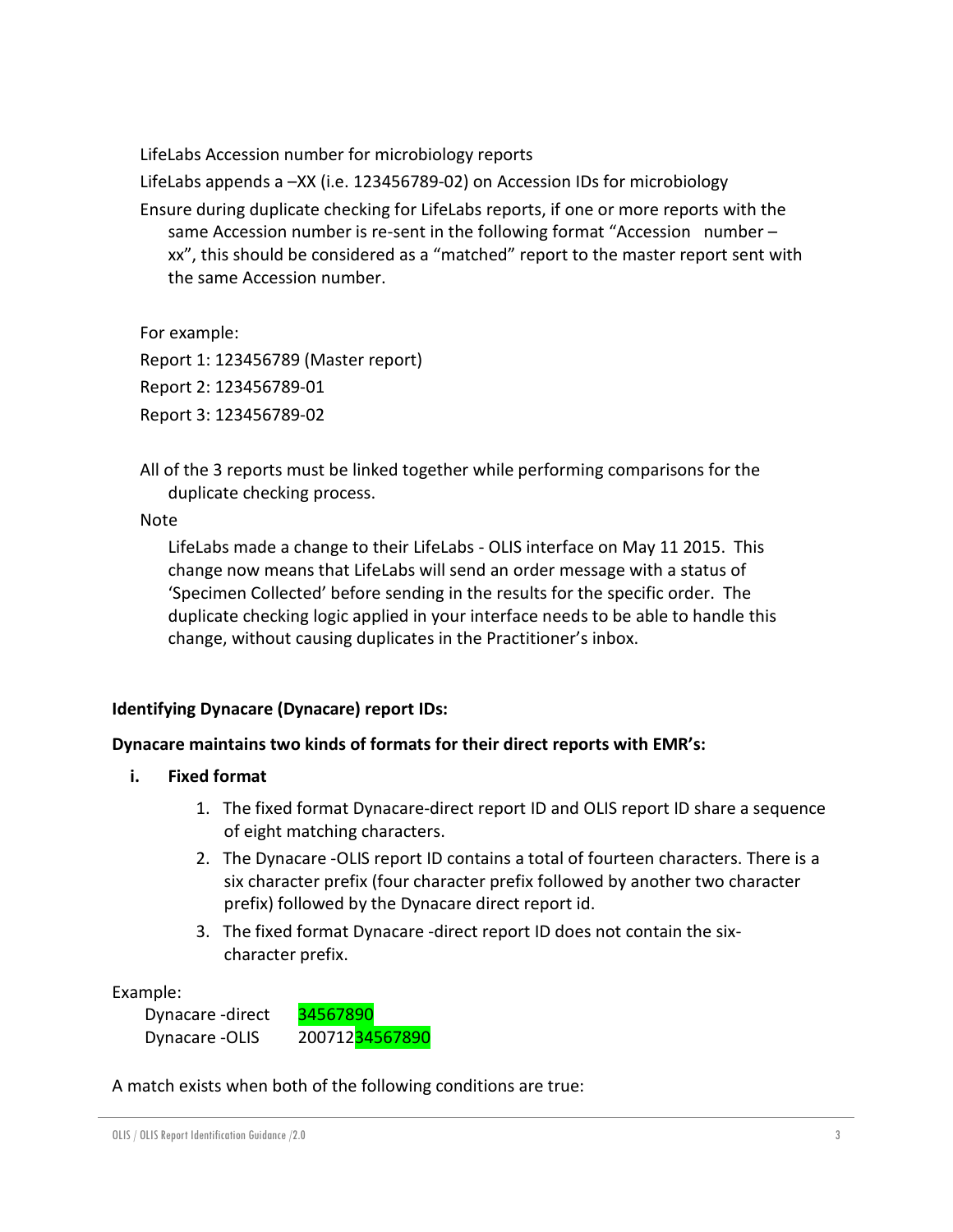- 1. the patient identifier (e.g., Ontario Health Number) matches, and
- 2. the last eight characters of the Dynacare -direct report ID match the last eight characters of the OLIS report ID, and
- 3. the specimen collection dates match (if the specimen collection date is present in the direct interface report).
- Compare only the date/time component (YYYYMMDDHHMM) of the specimen collection date time received from OLIS with the specimen collection date received from Gamma.

Temporary solution: Use the Reporting Laboratory identifier (ZBR.4) to identify if the report is from Gamma Labs. E.g. DYNACARE MEDICAL LABORATORIES^^^^^&2.16.840.1.113883.3.59.1:5687&ISO

#### **ii. HL7 Format**

- 1. The HL7 format Dynacare -direct report ID and OLIS report ID share a sequence of ten matching characters (omitting the hyphen in the Dynacare -direct report ID).
- 2. The Dynacare -OLIS report ID contains a total of fourteen characters. There is a four character prefix, which represents the year of the order, followed by the Dynacare direct report id (omitting the hyphen in the Dynacare -direct report ID).
- 3. The HL7 format Dynacare -direct report ID does not contain the fourcharacter prefix, but does contain a hyphen in the third position.

#### Examples:

- (a) Dynacare -direct  $12$ -34567890 Dynacare -OLIS 20071234567890
- (b) Dynacare -direct AA-456789 Dynacare -OLIS 2016AA00456789

A match exists when all of the following conditions are true:

- 1. The patient identifier (e.g., Ontario Health Number) matches, and
- 2. The last ten characters of the OLIS report ID matches the following data:
	- $\triangleright$  First two characters (before the dash) of the Dynacare direct report ID, appended with the OLIS report ID
	- $\triangleright$  All digits (after the dash) of the Dynacare direct report ID, formatted to 8 characters with leading zeroes (see (b) example above)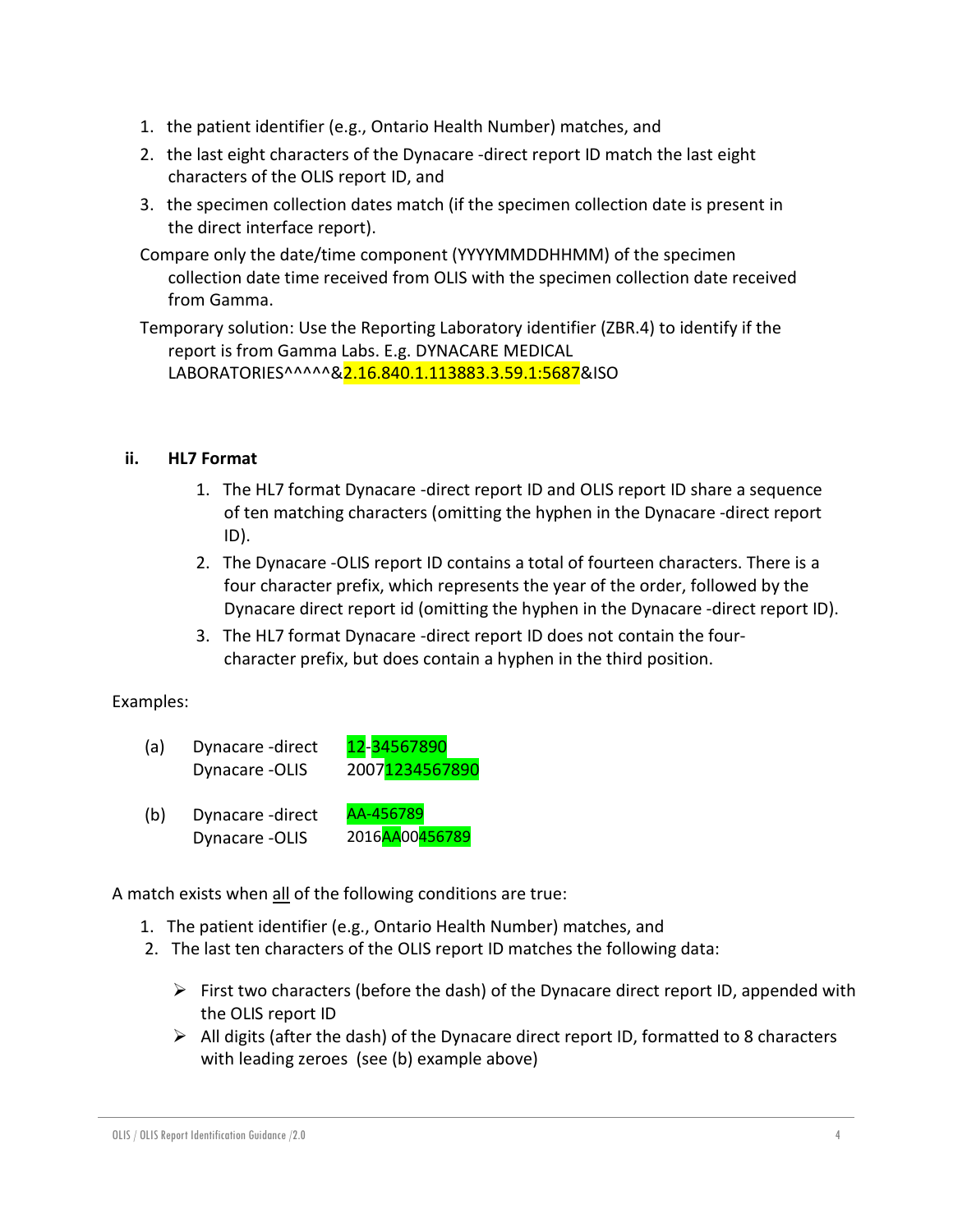3. The specimen collection dates match (if the specimen collection date is present in the direct interface report).

#### **Identifying matching Alpha Laboratories report IDs**

- 1. the Alpha lab-direct and Alpha-OLIS report ID share a sequence of eight matching characters (highlighted in green in the example)
- 2. the Alpha-direct report ID is eight characters long
- 3. the Alpha-OLIS report ID contains a four-character prefix followed by a hyphen that is not present in the Alpha-direct report ID.

#### Example:

Alpha-direct 07654321 Alpha-OLIS 2012-07654321

A match exists when all of the following conditions are true:

- 1. the patient identifier (e.g., Ontario Health Number) matches and
- 2. the last eight characters of the Alpha-direct report ID match the last eight characters of the Alpha-OLIS report ID and
- 3. the specimen collection dates match (if the specimen collection date is present in the direct interface report).

#### **Conclusion:**

While this document does provide guidance to EMR vendors wishing to conform to EMR Specification 4 requirements, it is the responsibility of the EMR vendors to confirm this information before it is implemented into their EMR product.

**Disclaimer**: It is important to note that the information contained in this document is dynamic and may change over time. This document may not be updated to reflect changes and vendors are advised to validate the information that follows before it is used.